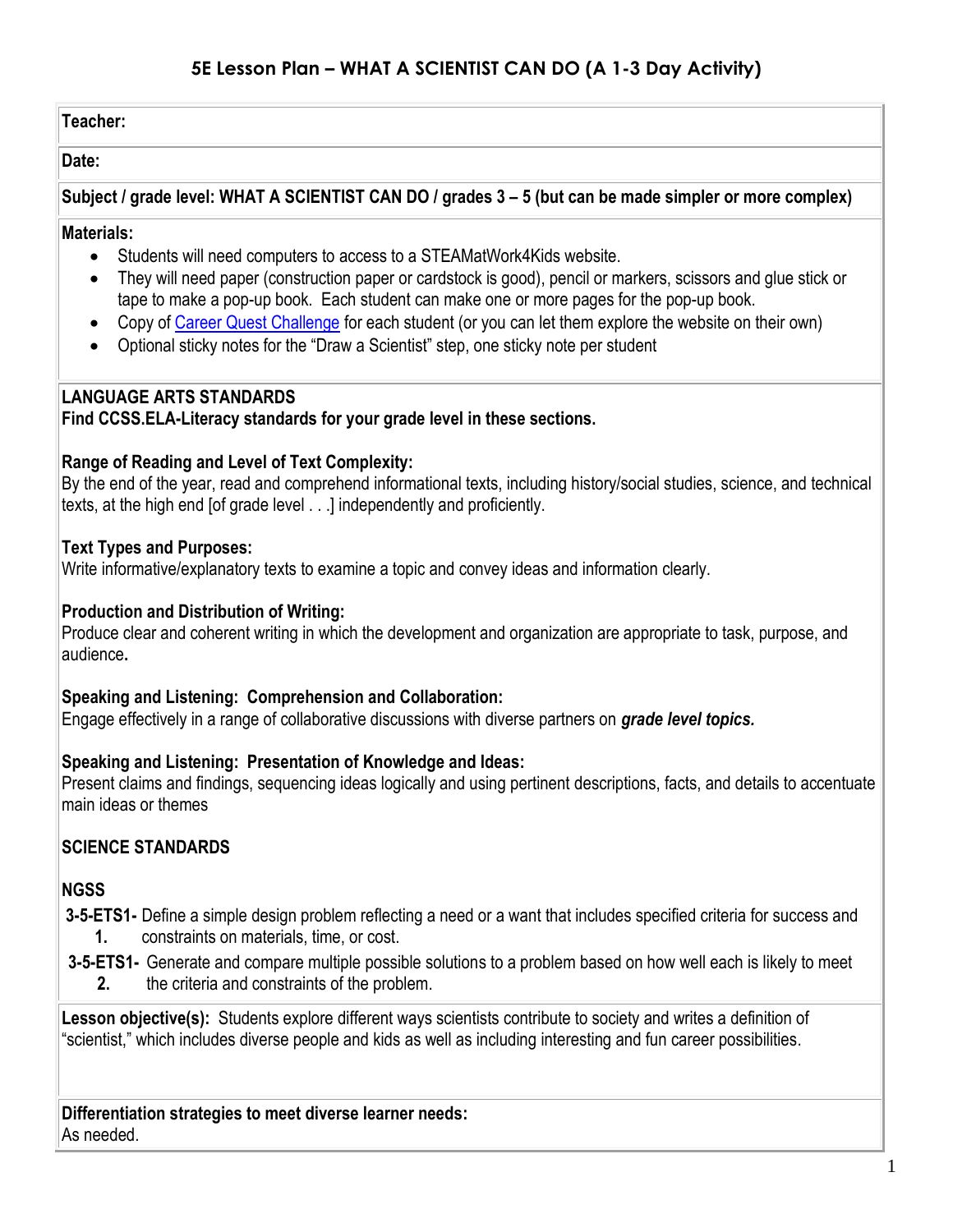- Each scientist page includes videos for use by students who are not fluent readers.
- Teacher can read scientist profiles to students.

## **ENGAGEMENT (Day 1)**

Teacher asks students to draw a scientist. If these are drawn on sticky notes, have students bring them to the front of the room. If not, ask students what their scientist is doing or holding and write the words on the board. Ask students to find common themes among the drawings. How many are chemists? Are any working outdoors? What technology are they using? Are any of different race or ethnicity? Are they working with others? Are any kid scientists?

# **EXPLORATION (Day 1) Note: You could stop here.**

Ask students to explore [www.STEAMatWork4Kids.org](http://www.steamatwork4kids.org/) by giving them a copy of the Career Quest Challenge or setting up your own expectations for what students should look for.

Tell them to think about what all the people on this website have in common. How would they answer the question, "What can a scientist do?" Let them know that this research will help them design and build a pop-up book entitled, "What a Scientist Can Do."

# **EXPLANATION (Day 2)**

Group discussion:

What did the people they read about do for a living? Brainstorm what skills these scientists have to use. Students might come up with ideas like, observation (systematic, not just random), design and/or uses new tools, tests hypothesis, looks for patterns, etc.

## **ELABORATION (Day 2 and 3 if you need an extra day)**

Put students into groups and tell them to design and build a picture book entitled *What a Scientist Can Do.* You might want to read David Egger's book *What Can a Citizen Do?* Show them how he mentions specific actions, but then at the end he broadens the idea to include any action that helps somebody else. In the book they make about scientists, they will need to have a page that also broadens the actions.

Each group will make one book. Each student in the group will be responsible for a 2-page spread. Then the pages will be glued back-to-back to make a book. (See first video below). Don't forget the cover.

## **Engineering a Pop-Up Book:**

Go over the engineering process steps: Ask, Research, Imagine, Plan, Create, Test (practice with cheap paper), Improve.

How to make a pop-up book videos:

- Easy pop-up picture book <https://www.youtube.com/watch?v=wKoki1NGf5o> (You can watch this and do a 2minute demo or show this video to the kids.
- Another easy technique [https://www.youtube.com/watch?v=hJ0\\_a3jYRlI](https://www.youtube.com/watch?v=hJ0_a3jYRlI)
- Blow your mind techniques [https://www.youtube.com/watch?v=RZR\\_b753ZJ0](https://www.youtube.com/watch?v=RZR_b753ZJ0) (has some cool techniques you could simplify and use on a much simpler book)

Before you hand out the good paper for bookmaking, make sure each group has answered these questions: